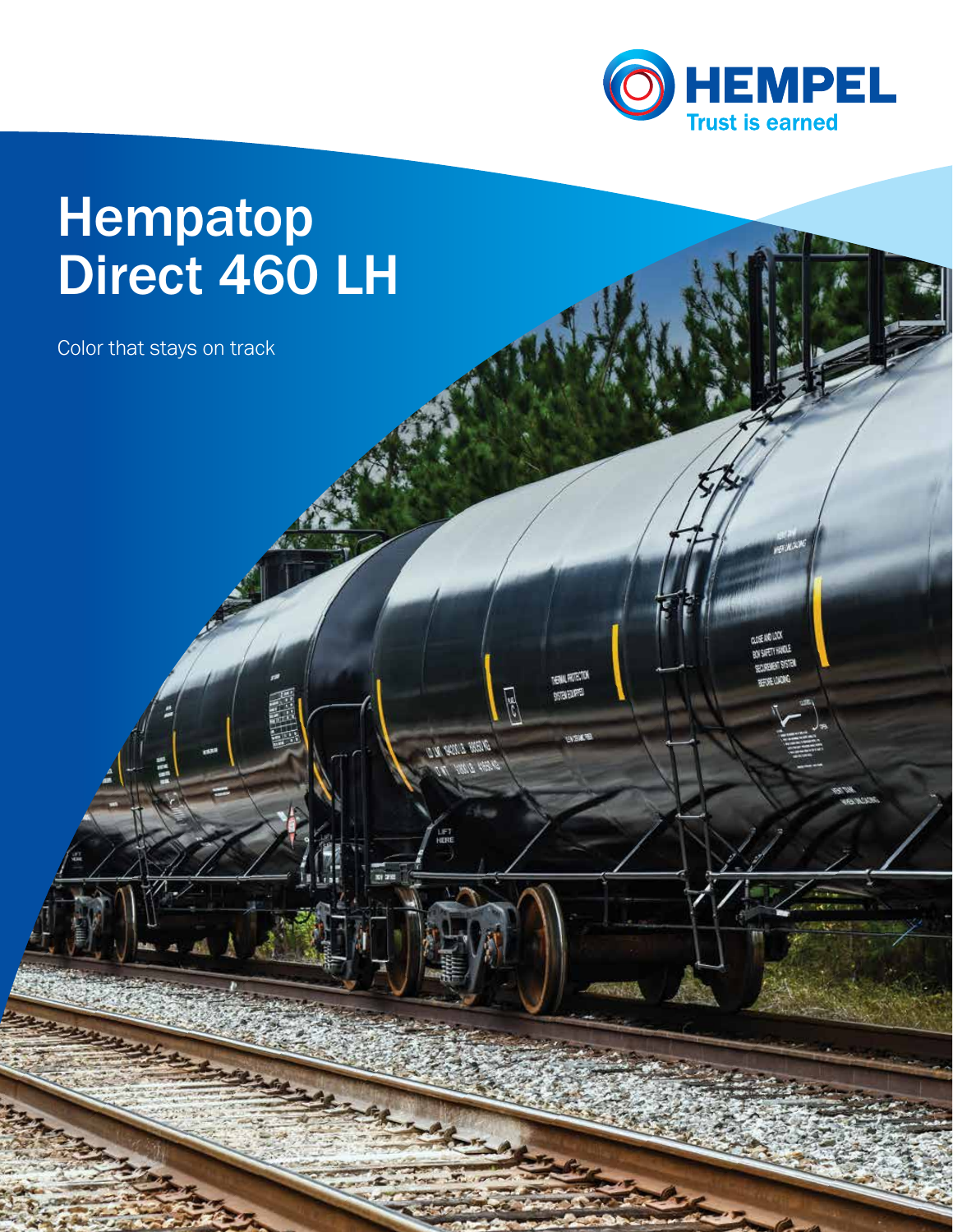# A new generation of protection for railcars

Our railways are a fundamental part of our infrastructure. Moving goods by rail is essential to our economy and growth.

Rail cars traverse North America, working in tough conditions; from the sub-zero temperatures in Alaska to the tropical climate of Mexico. They carry a huge variety of cargoes from hazardous chemicals and gases to food grade products. Protecting these assets from UV exposure, harsh weather and chemical spills requires a special kind of coating.

At Hempel we have vast knowledge and experience in the Rail industry with an extensive track record with some of the world's leading railcar owners and operators. Our innovative coating solutions are proven in the field and supported by our renowned technical service teams.

### Hempatop Direct 460 Low HAPS product profile

Next generation low HAPS high solids, two-component, polyamide cured epoxy coating

| Colors/shade nos | Black/1999H, Standard Grey/<br>1770H, Light Grey/1115H,<br>White/1000H |
|------------------|------------------------------------------------------------------------|
| VOC.             | 1.53 lbs/US gallon [200 g/L]                                           |
| Volume solids, % | $78 + 2$                                                               |
| Mixing ratio     | 1:1                                                                    |
| Coverage         | 312.8 sq ft/US gal<br>$(7.8 \text{ m}^2/\text{liter})$                 |
| Dry to touch     | 2.5 hours at 68°F/20°C                                                 |
| Dry through      | 5 hours at 68°F/20°C                                                   |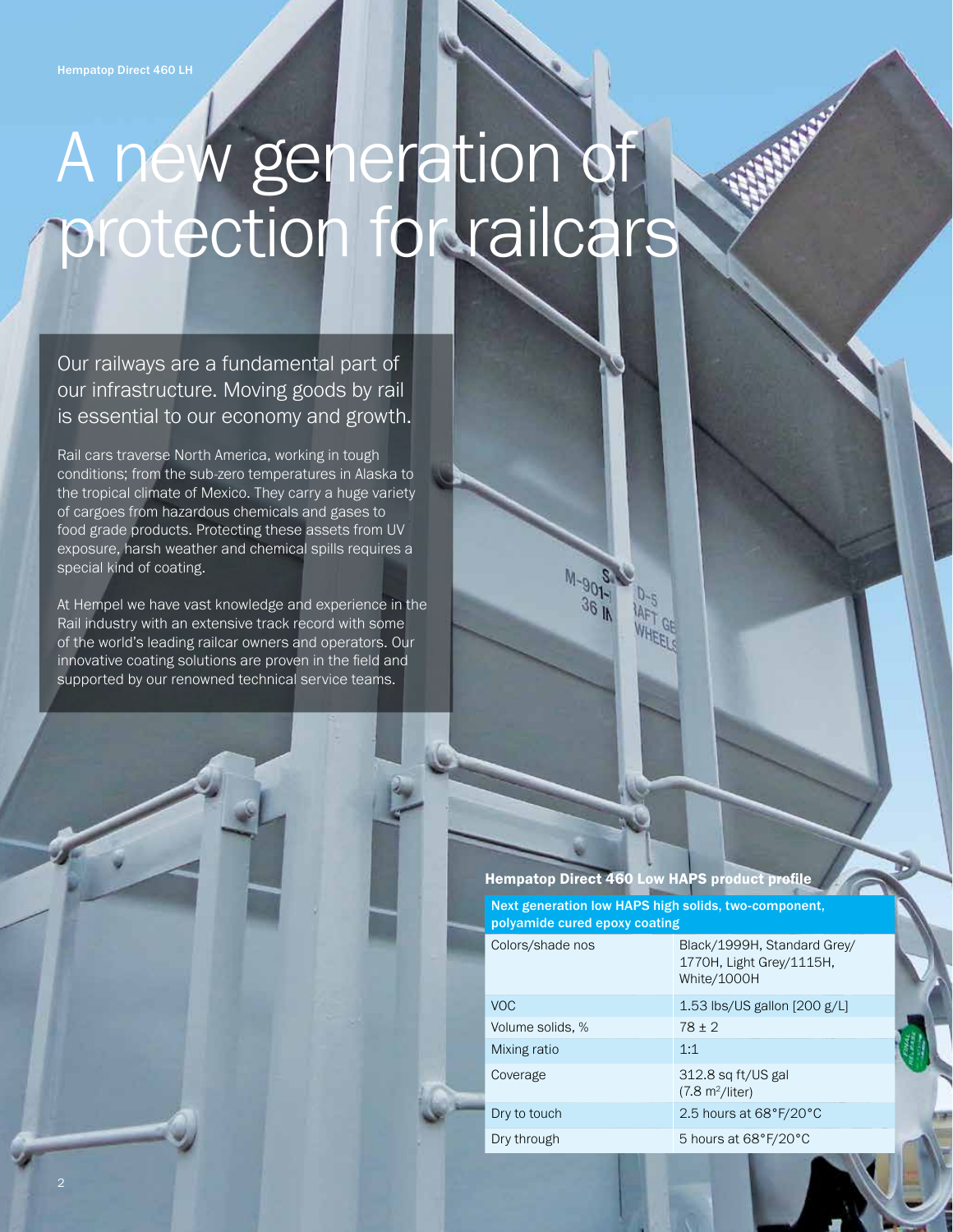### Resilient good looks

### Meeting our customers' demands for ever more robust coatings, we have developed high performance Hempatop Direct 460 LH.

This advanced formula uses the very latest coating technology and uniquely, chalks to original coating color, keeping your railcar assets looking their best for longer.



### The results

A resilient, high gloss coating that gives you the best performance in the most challenging conditions with an enhanced appearance that is proven to last.

| Internal test                      | <b>Result</b>                                                                                                                 |
|------------------------------------|-------------------------------------------------------------------------------------------------------------------------------|
| Adhesion                           | Avg: 2105 PSI / 14.51 MPa<br>ASTM D4541 or 3359 - 5B                                                                          |
| <b>Flexibility</b>                 | No cracking after bending over a 3,2mm fixed<br>radius mandrel giving a flexure strain<br>(elongation) of approximately 28,0% |
| Corrosion<br>resistance            | No blisters<br>Exposure: 2056 hours<br>Rust creep from scribe of less than 4mm                                                |
| Solvent resistance<br>(ASTM D5402) | Resistant to MEK more than 200 double rubs                                                                                    |
| Taber abrasion                     | 500 cycles - 0.0501g<br>1000 cycles - 0.0871g                                                                                 |
| Impact:                            | Direct: 100 in-lbs<br>Reverse: 60 in-lbs                                                                                      |



Gloss comparison at 542 QUV hours





Hempatop Direct 460 LH Competitor

### Applies with ease

Drying to a high-gloss finish, Hempatop Direct 460 LH is engineered for use direct-to-metal. For interior use on box cars and exterior use on box, tank and hopper cars.

With improved application properties at higher DFTs, with reduced sagging, it is easy to apply and dries to a smooth finish. With faster drying times it speeds the production process and boosts productivity.

Owners and applicators alike realize genuine efficiencies with tangible benefits in time savings.

### Ask your Hempel representative for more information today.